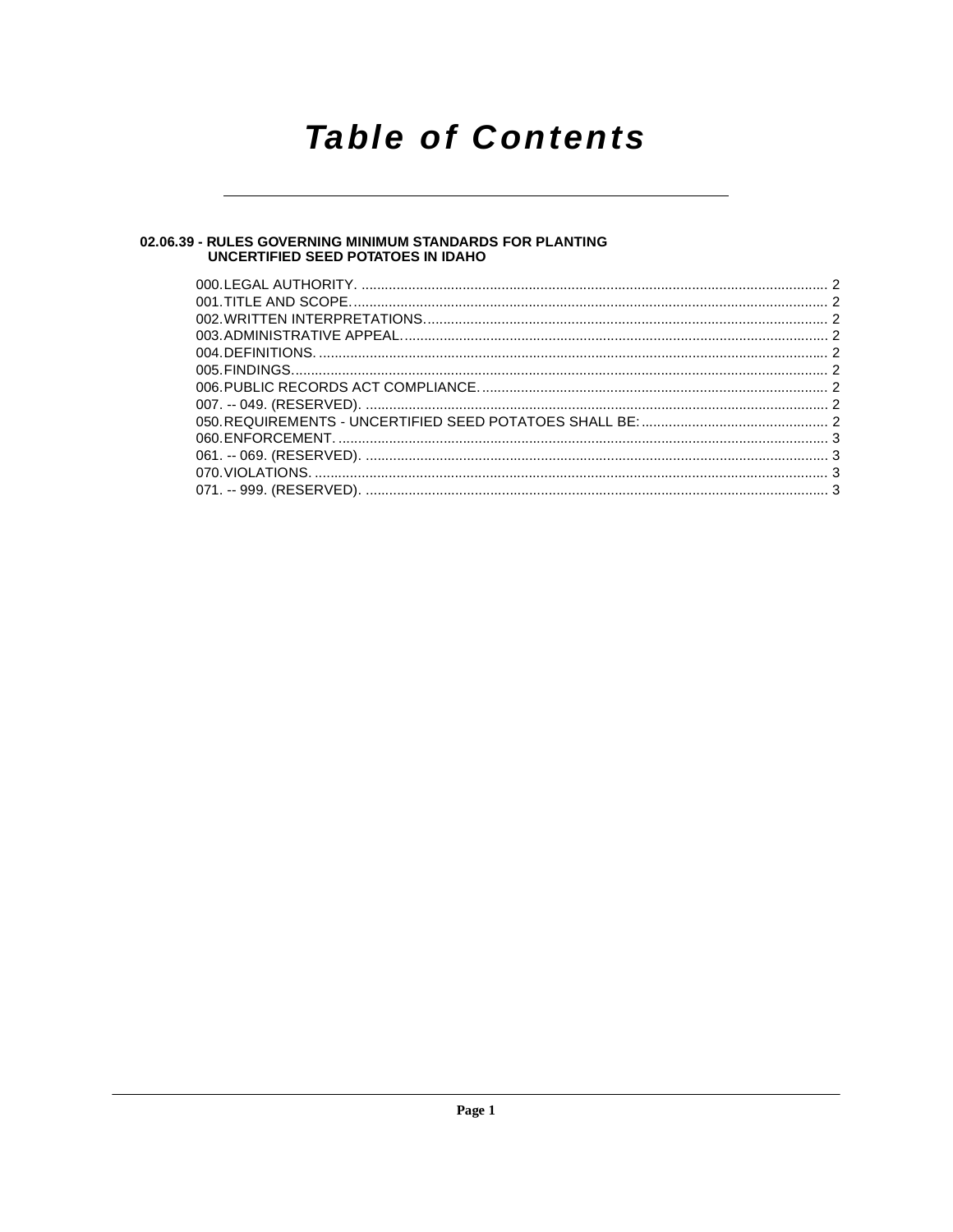#### **IDAPA 02 TITLE 06 Chapter 39**

#### **02.06.39 - RULES GOVERNING MINIMUM STANDARDS FOR PLANTING UNCERTIFIED SEED POTATOES IN IDAHO**

#### <span id="page-1-1"></span><span id="page-1-0"></span>**000. LEGAL AUTHORITY.**

This chapter is adopted under the legal authority of Section 22-505, Idaho Code. (3-23-98)

#### <span id="page-1-2"></span>**001. TITLE AND SCOPE.**

**01.** Title. The title of this chapter is IDAPA 02.06.39, "Rules Governing Minimum Standards for Uncertified Seed Potatoes in Idaho". (3-23-98) Planting Uncertified Seed Potatoes in Idaho".

**02. Scope**. These rules will establish the procedures of identifying, handling and testing uncertified seed potatoes to be planted in Idaho. These rules also provide procedures for reporting the planting of uncertified seed potatoes to the department and enforcement. (3-23-98)

#### <span id="page-1-3"></span>**002. WRITTEN INTERPRETATIONS.**

There are no written interpretations of these rules. (3-23-98)

#### <span id="page-1-4"></span>**003. ADMINISTRATIVE APPEAL.**

There is no provision for administrative appeal before the Department of Agriculture under this chapter. Hearing and appeal rights are pursuant to Title 67, Chapter 52, Idaho Code. (3-23-98)

#### <span id="page-1-10"></span><span id="page-1-5"></span>**004. DEFINITIONS.**

The Idaho Department of Agriculture adopts the definitions set forth in Section 22-501, Idaho Code, and additionally the following:  $(3-23-98)$ 

<span id="page-1-11"></span>**01. Disease**. Disease means any fungus, bacteria, virus, or other organism injurious to plant life or plant in including the spore or any other propagative state thereof. products, including the spore or any other propagative state thereof.

<span id="page-1-15"></span>**02.** Pest. Pest means any form of animal life which is or may be detrimental or injurious to plant life or plant products, including the egg, larva, pupa, or any other immature stage thereof. (3-23-98)

#### <span id="page-1-12"></span><span id="page-1-6"></span>**005. FINDINGS.**

The adoption of IDAPA 02.06.39 will confer benefits to the potato industry. The planting of uncertified seed potatoes that meet the standard for the last generation of certified seed potatoes according to the Idaho Crop Improvement Association (ICIA) rules of certification authorized pursuant to Title 22, Chapter 15, Idaho Code, will reduce the incidence of diseases and improve the quality of Idaho potatoes. (3-23-98)

#### <span id="page-1-17"></span><span id="page-1-7"></span>**006. PUBLIC RECORDS ACT COMPLIANCE.**

These rules are public records available for inspection and copying at the department. (3-23-98)

#### <span id="page-1-8"></span>**007. -- 049. (RESERVED).**

#### <span id="page-1-18"></span><span id="page-1-9"></span>**050. REQUIREMENTS - UNCERTIFIED SEED POTATOES SHALL BE:**

<span id="page-1-14"></span>**01.** No More Than One (1) Generation. No more than one (1) generation from certified parent seed (3-23-98) potatoes. (3-23-98)

**02.** Grown By The Farmer. Grown by the farmer and separated and graded at the storage of the farmer the uncertified seed potatoes. (3-23-98) planting the uncertified seed potatoes.

<span id="page-1-16"></span><span id="page-1-13"></span>**03.** Planting. Planted only on the farm of the farmer who produced the uncertified seed potatoes.

(3-23-98)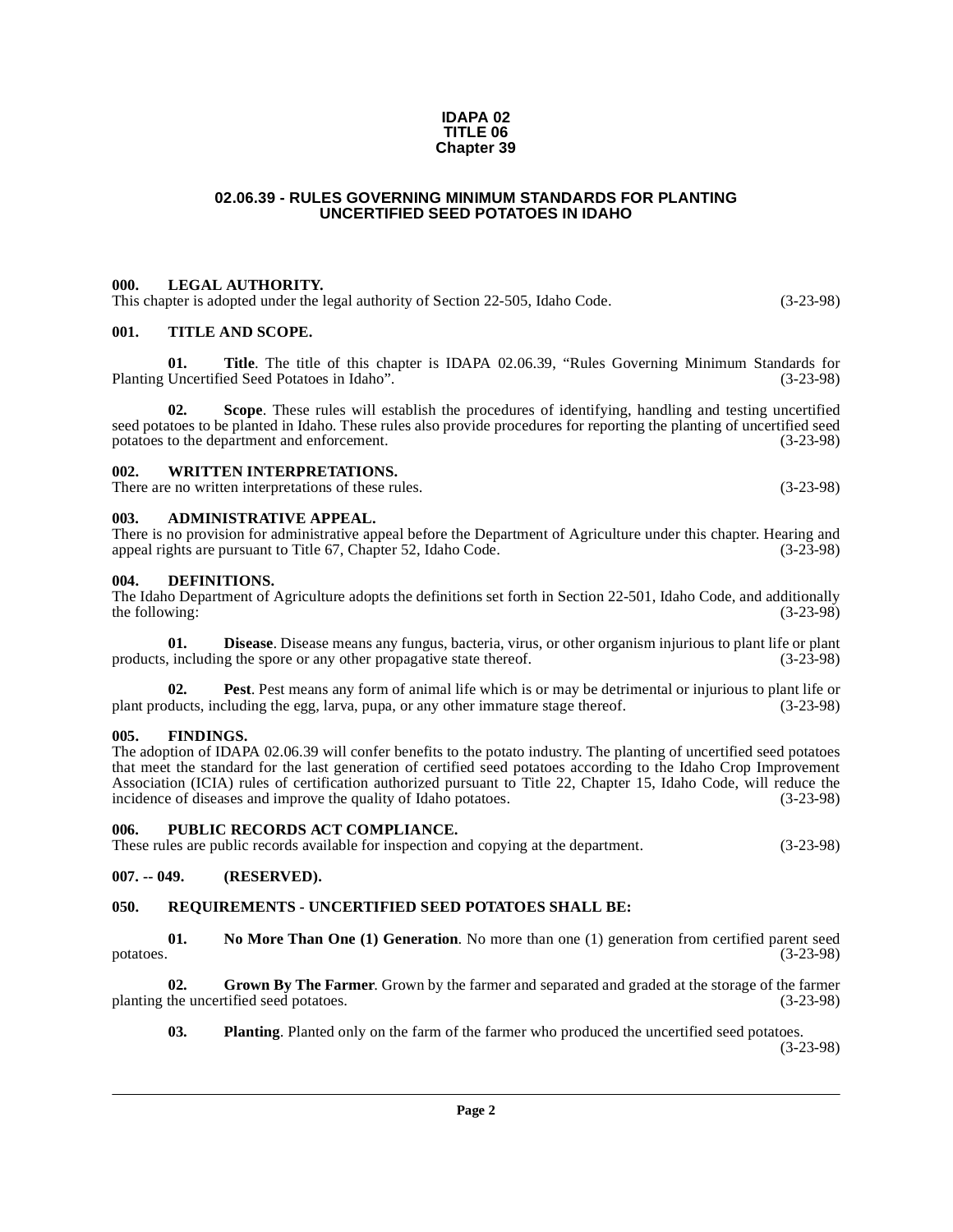#### **IDAHO ADMINISTRATIVE CODE**<br>Department of Agriculture **Integrats Standards for Planting Uncertified Seed Potatos Standards for Planting Uncertified Seed Potatos**

**04. Disease Content**. In compliance with ICIA rules of certification for seed potatoes by having a ontent that does not exceed the standard for the last generation of certified seed potatoes. (3-23-98) disease content that does not exceed the standard for the last generation of certified seed potatoes.

<span id="page-2-7"></span><span id="page-2-6"></span><span id="page-2-4"></span>**05. Laboratory Testing**. Laboratory tested for bacterial ring rot prior to planting. (3-23-98)

**06.** Laboratory Tested And/Or Grown Out. Laboratory tested and/or grown-out for potato leaf roll potato virus Y prior to planting. (3-23-98) virus and potato virus  $Y$  prior to planting.

**07.** Testing By Designated Agencies. Laboratory and/or grow-out tested by agencies designated by the department. (3-23-98) department. (3-23-98)

<span id="page-2-11"></span><span id="page-2-9"></span><span id="page-2-8"></span><span id="page-2-5"></span>**08.** Sampling. Sampled in accordance with procedures established by the department. (3-23-98)

#### <span id="page-2-0"></span>**060. ENFORCEMENT.**

**01. Reporting**. All growers planning to plant uncertified seed potatoes shall complete an uncertified seed potatoes report form approved by the department. The completed report shall be submitted to the department prior to planting. (3-23-98) prior to planting.

<span id="page-2-10"></span>**02. Survey**. The department shall randomly survey not less than fifteen percent (15%) of the Idaho potato growers annually for compliance with these rules and the provisions of Title 22, Chapter 5, Seed Potatoes,<br>(3-23-98) Idaho Code. (3-23-98)

#### <span id="page-2-1"></span>**061. -- 069. (RESERVED).**

#### <span id="page-2-12"></span><span id="page-2-2"></span>**070. VIOLATIONS.**

Any person violating any provisions of these rules shall be subject to the provisions of Section 22-504, Idaho Code. (3-23-98)

#### <span id="page-2-3"></span>**071. -- 999. (RESERVED).**